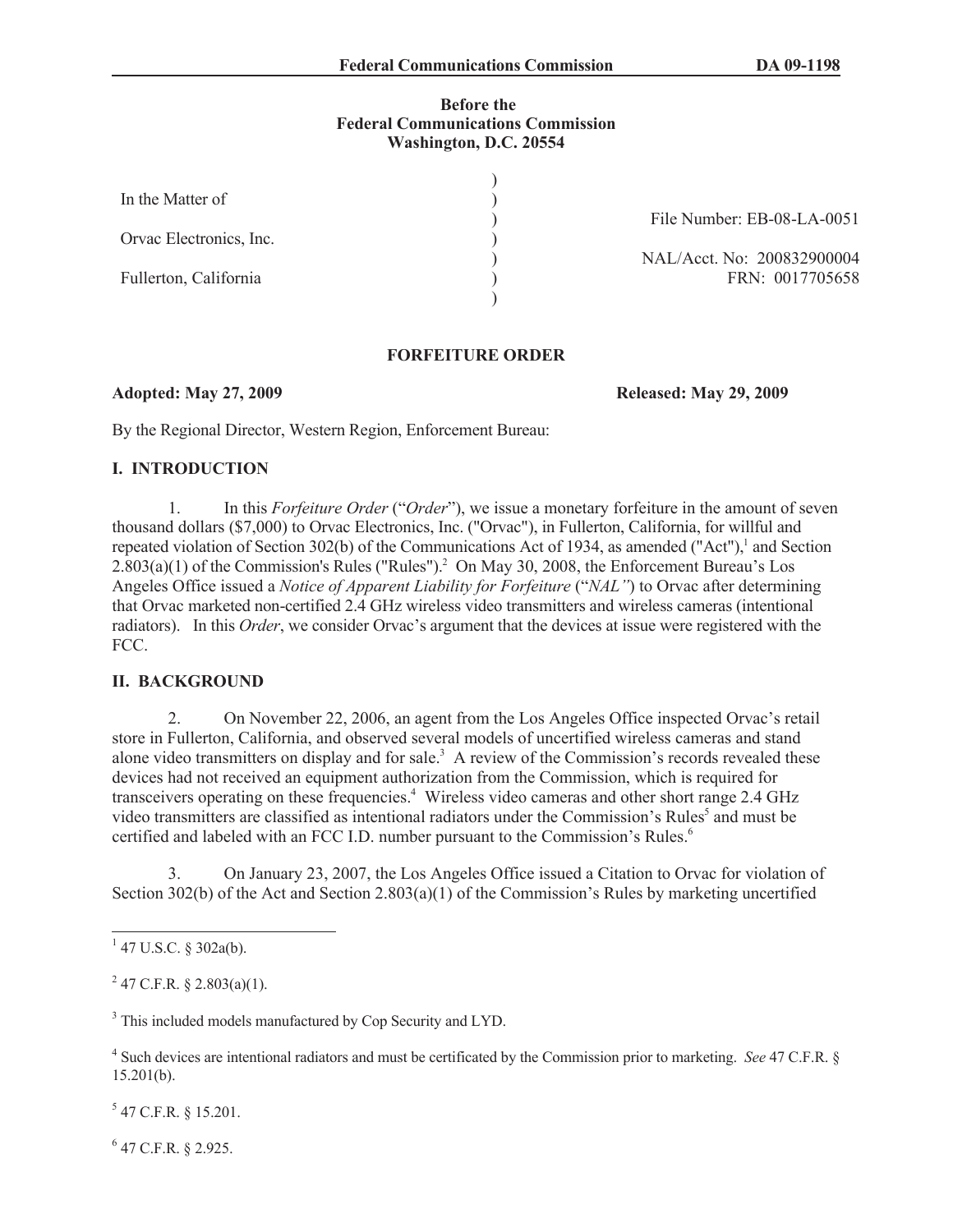wireless cameras and stand alone video transmitters.<sup>7</sup> The *Citation* warned Orvac that future violations may subject Orvac to substantial monetary forfeitures,<sup>8</sup> seizure of equipment through *in rem* forfeiture action, and criminal sanctions, including imprisonment.<sup>9</sup> The Los Angeles Office did not receive a response from Orvac, but the U.S. Postal Service did return a delivery receipt indicating that Orvac had received the Citation.

4. On March 8, 2007, an agent from the Los Angeles Office inspected Orvac's retail store in Fullerton, California, and observed one uncertified wireless video camera on display, model CTSL 15- 2400 CTSL, manufactured by Cop Security, which operated on 2.4 GHz.

5. On March 5, 2008, a Los Angeles agent again inspected Orvac's retail store in Fullerton, California, and observed three models of wireless cameras, Speco Technologies model WC-2503, and Cop Security models 2400 CTSL and 2400 CTJ on display and for sale. All of these wireless cameras operated on 2.4 GHz. Additionally, the agent observed a stand-alone video transmitter, WIV model TRX-20, which also operated on 2.4 GHz, on display and for sale.

6. On March 6, 2008, the Los Angeles agent reviewed the Commission's databases and found no record of FCC certifications for Speco Technologies model WC-2503, Cop Security models 2400 CTSL and 2400 CTJ, and WIV model TRX-20.

7. On April 4, 2008, the Los Angeles agent again inspected Orvac's retail store in Fullerton, California, and observed the three models of wireless cameras, Speco Technologies model WC-2503, and Cop Security models 2400 CTSL and 2400 CTJ, on display and for sale. The agent also observed the stand-alone video transmitter, WIV model TRX-20, on display and for sale.

8. On May 30, 2008, the Los Angeles Office issued a *NAL* in the amount of \$7,000 to Orvac.<sup>10</sup> In the *NAL*, the Los Angeles Office found that Orvac apparently willfully and repeatedly violated Section 302(b) of the Act,<sup>11</sup> and Section 2.803(a)(1) of the Rules<sup>12</sup> by marketing non-certified 2.4 GHz wireless video transmitters and wireless cameras (intentional radiators). Orvac filed a response on June 16, 2008 ("*Response*"). In its *Response*, Orvac does not dispute that it marketed all of the COP-USA, Speco and WIV models listed above and in the *NAL*. Instead, Orvac states that it sells "wireless product registered with the FCC," references FCC Identifier NK2-2400 and provides a 2006 FCC Equipment Authorization Grant for FCC Identifier TW4-906T issued to Shenzhen AEE Technology Co., Ltd., for a 2.4 GHz Wireless Camera ("Shenzhen Grant"), along with a "LVD Report" for Shenzhen AEE Technology Co., LTD Model ZT-906T and an "EMC Test Report" for Models ZT-906T and ZT-903T.

### **III. DISCUSSION**

9. The proposed forfeiture amount in this case was assessed in accordance with Section 503(b) of the Act,<sup>13</sup> Section 1.80 of the Rules,<sup>14</sup> and *The Commission's Forfeiture Policy Statement and* 

8 *See* 47 C.F.R. § 1.80(b)(3).

9 *See* 47 U.S.C. §§ 501, 503(b), 510.

<sup>10</sup> *Notice of Apparent Liability for Forfeiture, NAL/Acct. No. 200832900004 (Enf. Bur., Western Region, Los Angeles* Office, released May 30, 2008).

 $11$  47 U.S.C. § 302a(b).

 $12$  47 C.F.R. § 2.803(a)(1).

<sup>13</sup> 47 U.S.C. § 503(b).

<sup>7</sup> Citation to Orvac Electronics, released January 23, 2007 ("*Citation*").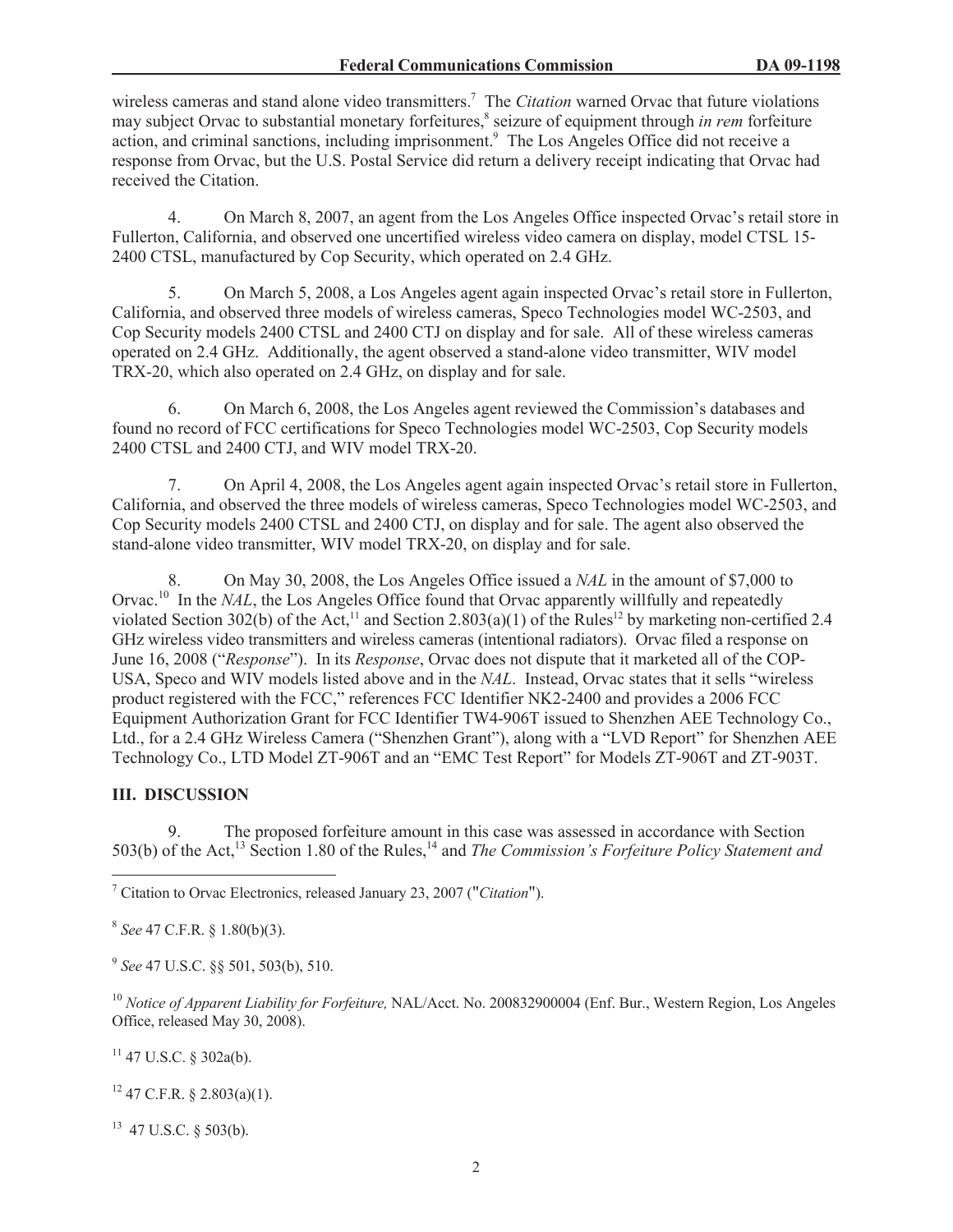*Amendment of Section 1.80 of the Rules to Incorporate the Forfeiture Guidelines*. <sup>15</sup> In examining the *Response*, Section 503(b) of the Act requires that the Commission take into account the nature, circumstances, extent and gravity of the violation and, with respect to the violator, the degree of culpability, any history of prior offenses, ability to pay, and other such matters as justice may require.<sup>16</sup>

10. Section 302(b) of the Act provides that "[n]o person shall manufacture, import, sell, offer for sale, or ship devices or home electronic equipment and systems, or use devices, which fail to comply with regulations promulgated pursuant to this section."<sup>17</sup> Section 2.803(a)(1) of the Rules provides that "[e]xcept as provided elsewhere in this section, no person shall sell or lease, or offer for sale or lease (including advertising for sale or lease), or import, ship, or distribute for the purpose of selling or leasing or offering for sale or lease, any radio frequency device unless in the case of a device subject to certification such device has been authorized by the Commission and is properly identified and labeled as required by  $\S 2.925$  and other relevant sections in this chapter . . . . .<sup>18</sup>

11. In its *Response,* Orvac includes the Shenzhen Grant, and the referenced reports, regarding a 2.4 GHz wireless camera for FCC ID TW4-906T which covers Shenzhen Models Number ZT-906T and ZT-903T. Orvac does not explain why or how the Shenzhen Grant for FCC ID TW4-906T covers any of the Speco Technology, Cop Security or WIV devices listed in the *NAL*. Orvac also includes an email message from a COP-USA Regional Sales Director which states that "[t]he FCC number pertains to all of the 3 items since they share the same module 10mW unit. FCC authorization is NK2-2400." The email then lists the following three model numbers of what appear to be COP-USA devices: 15-2400CTSL, 2400CTSL, 2400CTJ. Review of the Commission's Office of Engineering and Technology website reveals that the NK2-2400 authorization was granted to "CIC Components Ind Co Ltd" ("CIC" Grant"). Orvac provides no specific information regarding the WIV wireless video transmitter specified in the *NAL.*

12. Although Orvac does not detail in its *Response* why it believes that the Shenzhen Grant or the CIC Grant cover any of the devices cited by the Los Angeles Office, we have reviewed the Shenzhen Grant and the CIC Grant as well as their underlying documentation. To the extent Orvac is arguing that the wireless cameras covered by the Shenzhen Grant or the CIC Grant have been authorized as modular transmitters,<sup>19</sup> we see no documentation or remarks on the Shenzhen Grant or the CIC Grant to support such an argument.<sup>20</sup> If, on the other hand, Orvac is arguing that the Shenzhen Grant covers the Speco WC-2503 camera, and the CIC Grant covers the COP-USA wireless cameras, models 2400 CTSL and 2400 CTJ, we note that none of the devices cited by the Los Angeles Office bore the labeling required

<sup>15</sup> 12 FCC Rcd 17087 (1997), *recon. denied*, 15 FCC Rcd 303 (1999).

 $16$  47 U.S.C. § 503(b)(2)(E).

<sup>17</sup> 47 U.S.C. § 302a(b).

 $18$  47 C.F.R. § 2.803(a)(1).

<sup>19</sup> *See Public Notice: Part 15 Unlicensed Modular Transmitter Approval*, 15 FCC Rcd 25415 (OET 2000) ("*OET Public Notice*") (describing the requirements and policies for the authorization of unlicensed, low power "transmitter" modules" for operation under Part 15 of the Commission's Rules). *See also, Modification of Parts 2 and 15 of the Commission's Rules for Unlicensed Devices and Equipment Approval*, 22 FCC Rcd 8028 (2007) (Codifying most of the *OET Public Notice,* in Section 15.212 of the Rules (47 C.F.R. § 15 212)).

 $20$  Applicants are required to submit a cover letter requesting modular approval and address the eight requirements detail in the Public Notice. "If approved, the grant of equipment authorization for a transmitter module will have either the word "module" or "modular" added to the Remarks section on the grant." *OET Public Notice*, 15 FCC Rcd at 25418.

 $14$  47 C.F.R. § 1.80.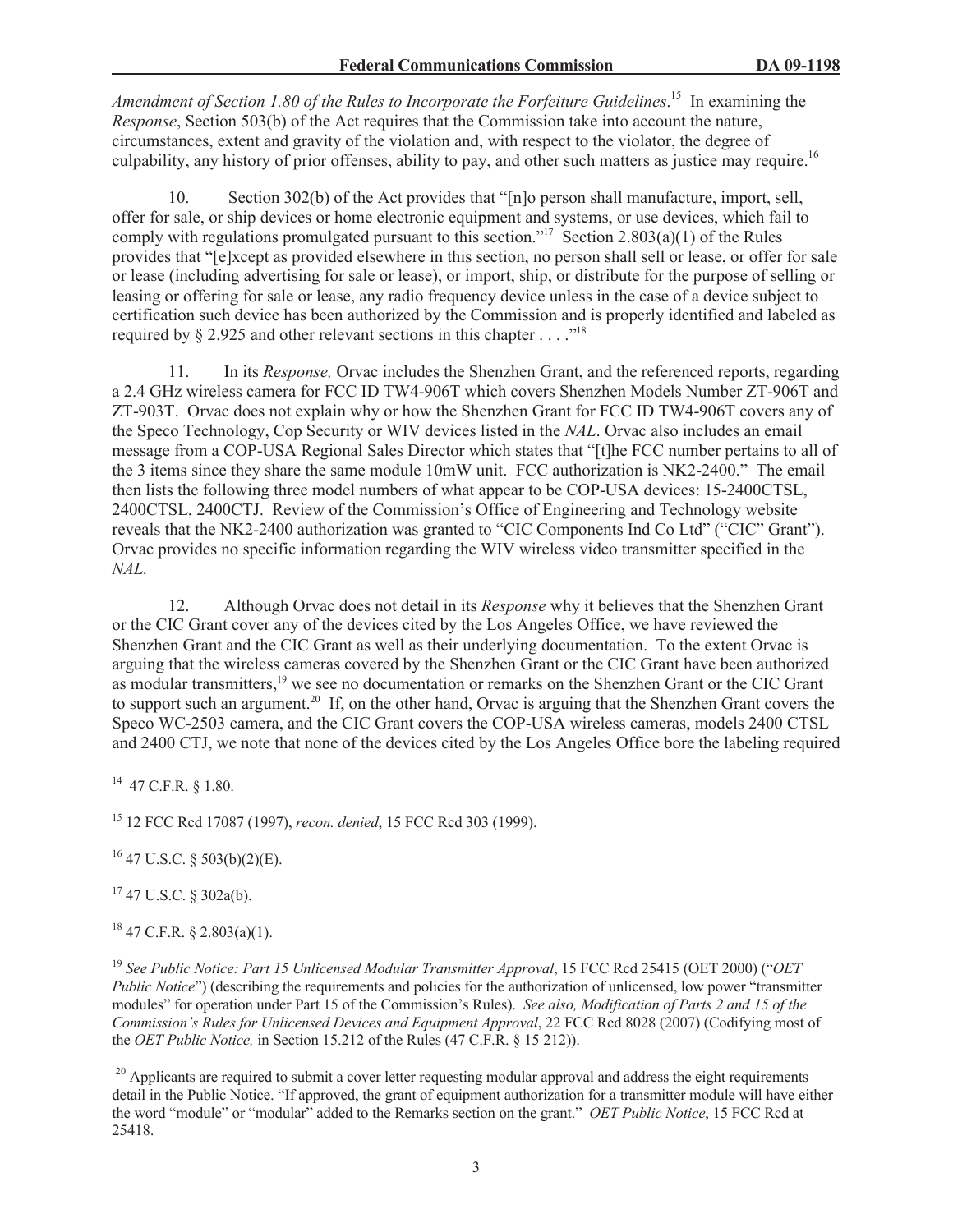by Section 2.803(a)(1) of the Commission's Rules.<sup>21</sup> This rule requires, among other things, that the device be properly identified and labeled with its "FCC Identifier consisting of the two elements [including grantee code and the equipment product code] preceded by the term *FCC ID* in capital letters on a single line."<sup>22</sup> At the time of the inspections by the Los Angeles agent, such FCC ID numbers were not visible to the agent for any of the COP-USA, Speco or WIV devices inspected. Based on the evidence provided by Orvac, we are unable to determine if the devices cited by the Los Angeles Office are certified. Even assuming that the Shenzhen Grant or CIC Grant ultimately are revealed to cover the models at issue, Orvac has provided no evidence that the WIV model that it marketed was certified by the Commission.

13. We have examined the *Response* to the *NAL* pursuant to the statutory factors above, and in conjunction with the *Forfeiture Policy Statement*. As a result of our review, we conclude that Orvac willfully and repeatedly violated Section 302(b) of the Act, and Section 2.803(a)(1) of the Rules. Considering the entire record and the factors listed above, we find that neither reduction nor cancellation of the proposed \$7,000 forfeiture is warranted.

14. In the *NAL,* the Los Angeles Office also required Orvac to report to the Los Angeles Office, no more than thirty (30) days following the release of the *NAL*, how it achieved compliance with Section 302(b) of the Act and Section 2.803(a)(1) of the Rules. The report was required to include the names, addresses and contact information of the wholesaler, importer, and manufacturer of each of the devices listed in the *NAL,* along with the invoice for each device. Orvac's report was also required to be submitted in the form of a sworn affidavit or declaration under penalty of perjury, signed by a principal, officer or director of Orvac, attesting to the truth and accuracy of the response.<sup>23</sup> As of the date of this *Order*, no such report has been received. We direct Orvac to file the required report within 30 days of the date of this *Order* with the District Director, Los Angeles Office. Failure to comply with this directive may result in additional sanctions against Orvac.

# **IV. ORDERING CLAUSES**

15. **ACCORDINGLY, IT IS ORDERED** that, pursuant to Section 503(b) of the Communications Act of 1934, as amended ("Act"), and Sections 0.111, 0.311 and 1.80(f)(4) of the Commission's Rules, Orvac Electronics, Inc., **IS LIABLE FOR A MONETARY FORFEITURE** in the amount of \$7,000 for willfully and repeatedly violating Section 302(b) of the Act, and Section 2.803(a)(1) of the Rules.<sup>24</sup>

16. **IT IS FURTHER ORDERED**, pursuant to Section 403 of the Act, that Orvac Electronics, Inc., must submit the report described in paragraph 14, above, within no more than thirty (30) days following the release of this NAL, to the Federal Communications Commission, Enforcement Bureau, Western Region, Los Angeles Office, 18000 Studebaker Rd., Suite 660, Cerritos, California 90703, and must include the NAL/Acct. No. referenced in the caption. 25

<sup>25</sup> 47 U.S.C. § 403.

<sup>&</sup>lt;sup>21</sup> We note that the *NAL* did not specify the part of Section 2.803(a)(1) concerning labeling because, at the time of the Los Angeles agent's investigation, the only labels apparent to the agent on the devices concerned COP-USA, Speco and WIV. The devices did not contain any certification information or other information from the Shenzhen Grant or CIC Grant.

 $^{22}$  47 C.F.R. § 2.925, 47 C.F.R. § 2.803(a)(1).

<sup>&</sup>lt;sup>23</sup> Any false statement made knowingly and willfully in reply to this inquiry is punishable by fine or imprisonment under Title 18 of the U.S. Code. 18 U.S.C. §§ 1001 *et seq; see also* 47 C.F.R. § 1.17.

<sup>&</sup>lt;sup>24</sup> 47 U.S.C. §§ 302a(b), 503(b), 47 C.F.R. §§ 0.111, 0.311, 1.80(f)(4), 2.803(a)(1).